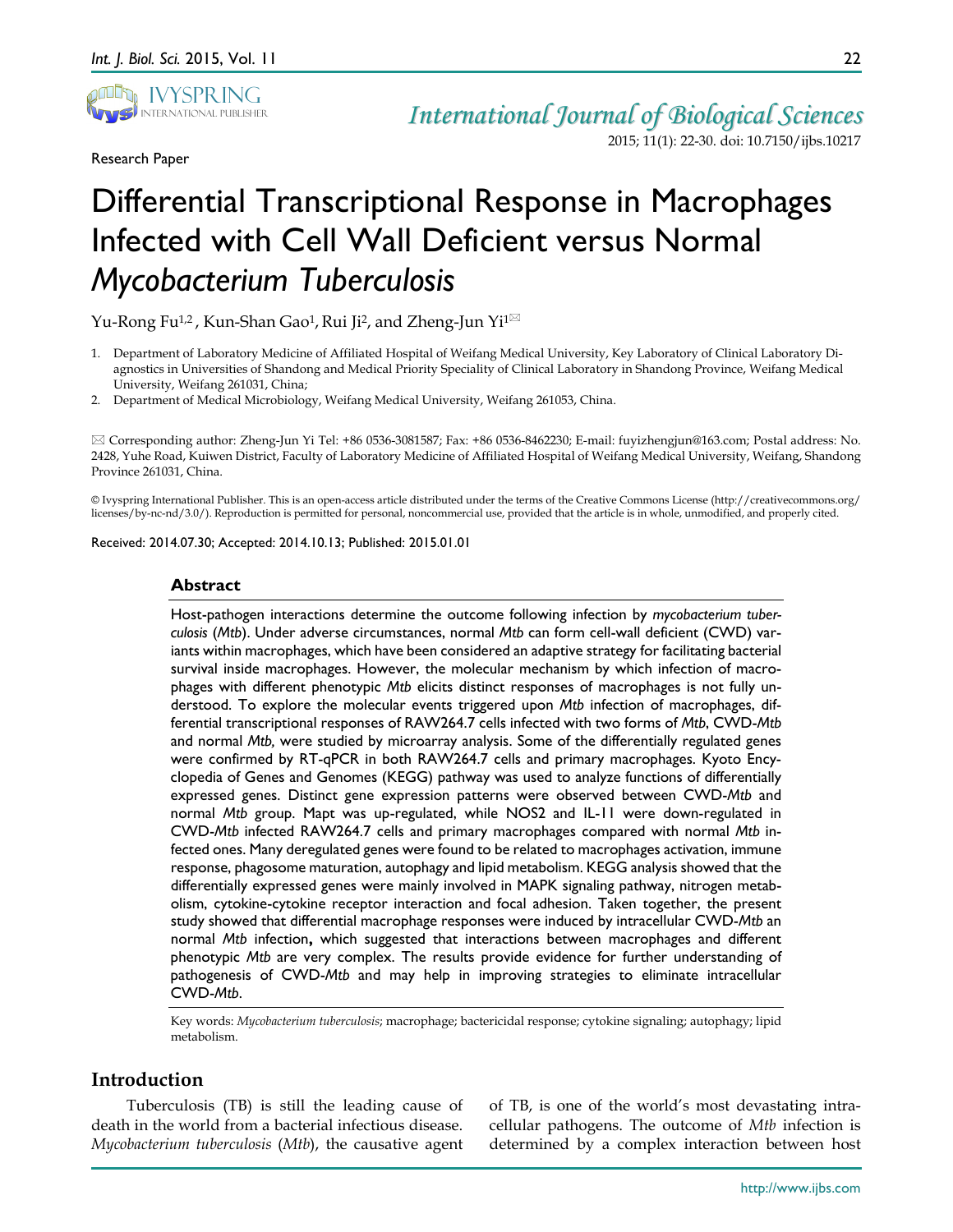immune system and properties of pathogen [1, 2]. *Mtb*  strains with distinct properties have been shown to induce macrophages diverse responses *in vitro* and *in vivo* [3, 4]. Under adverse circumstances, *Mtb* can form cell-wall deficient (CWD) variants within macrophages and this variation causes a marked resistance of mycobacteria to immune system of host and antibiotics, which is considered an adaptive strategy for facilitating bacterial survival and replication for a long time in macrophages [5]. Bacterial CWD-form conversion, *i.e.* existence without cell wall, is a universal phenomenon in nature. CWD-forms of *Mtb* have been found in pathological specimens from patients with TB, and of all the mycobacteria, CWD-forms of *Mtb* predominate *in vivo* [6]. Occurrence of CWD-*Mtb* is of clinical significance for the cause of latent, chronic and relapsing/recurrent infections which is one of the major hurdle in control of TB disease, especially persistent TB disease [7]. Although CWD-*Mtb* has been successfully isolated from patients with several chronic diseases, its pathogenesis is still unknown [8]. Macrophage activation plays a critical role in host defence against *Mtb* infection and the outcome following *Mtb* infection is determined, at least in part, by intricate host-pathogen interaction in macrophages [9, 10]. Exploring the interplay between *Mtb* and macrophages is crucial to understanding of the pathogenesis of TB, which may help in improving strategies to eliminate CWD-*Mtb.*

In the present study, we compared the expression patterns of macrophage-like cell line RAW264.7 cells infected with two forms of *Mtb* and some of the differentially regulated genes were validated in both RAW264.7 cells and primary macrophages with an emphasis in the analysis of the response elicited by CWD-forms of the bacterium.

## **Materials and methods**

## **Bacterial culture**

*Mycobacterium tuberculosis* H37Rv (normal *Mtb* with cell wall) was grown in Middlebrook 7H9 medium supplemented with 10% oleic acid albumin dextrose catalase (OADC) enrichment (Difco BD, Franklin Lakes, NJ), 0.5% glycerol and 0.05% Tween 80. CWD-forms of  $H_{37}Rv$  were induced by means of nutrient starvation stress as described by Nadya et al [11]. CWD-*Mtb* was examined and confirmed by Ziehl-Neelsen staining and electron microscopy. Before every infection experiment, normal *Mtb* and CWD-*Mtb* were grown to mid-log phase. Bacteria were harvested at this point and resuspended in Dulbecco's modified eagle medium (DMEM) medium supplemented with 10% fetal bovine serum (complete medium). Following this, bacteria were dispersed to

prevent bacillary clumping and single bacterium suspension was used for subsequent infection. The adequacy of dispersion was checked by acid-fast staining.

## **Infection of cell line and determination of bacterial load**

Macrophage-like cell line RAW264.7 cells were maintained in complete DMEM medium at 37℃ with 5% CO2. Cells were infected with either CWD-*Mtb* or normal *Mtb* at a multiplicity of infection (MOI) of 10:1 (bacteria: macrophages) for 4 h. Extracellular bacteria were then removed by washing three times with pre-warmed DMEM medium. *Mtb*-infected cells were then harvested for bacterial load enumeration analysis. Briefly, cells were lysed by sonication and serial 10-fold dilutions of total cell lysates were plated on either Middlebrook 7H9 semisolid medium (Difco BD, Franklin Lakes, NJ) for CWD-*Mtb* growth or Middlebrook 7H10 solid medium (Difco BD, Franklin Lakes, NJ) for normal *Mtb* growth at 37℃. Colonies were counted after either 5 days of incubation for CWD-*Mtb* growth or 30 days for normal-*Mtb* growth.

## **RNA isolation and microarray analysis of gene expression**

Total RNA was isolated from CWD-*Mtb* or normal *Mtb* infected RAW264.7 cells with Trizol reagent. RNA quality and quantity were determined using NanoDrop Specthophotometer (ND-1000, Nanodrop Technologies) and RNA integrity was evaluated by electrophoresis. Only RNA samples with high quality were used for further microarray analysis. mRNA was then purified from total RNA after removal of rRNA (mRNA-ONLY™ Eukaryotic mRNA Isolation Kit, Epicentre). Then, each sample was amplified, transcribed into fluorescent cRNA and hybridized onto a Mouse RNA Array v2.0 (8 x 60K, Arraystar), which contained 25,376 probes targeting protein-coding transcripts. Arrays were scanned by an Agilent Scanner G2505B and acquired array images were analyzed by an Agilent Feature Extraction software (version 10.7.3.1). Quantile normalization and subsequent data processing were performed using a GeneSpring GX v11.5.1 software package (Agilent Technologies). Expression of GAPDH (glyceraldehyde phosphate dehydrogenase) was used as an internal control. Genes with at least two fold changes in the expression level and FDR (false discovery rate)<0.05 were deemed to be differentially expressed. Hierarchical clustering was performed based on Pearson's correlation for differentially expressed mRNAs.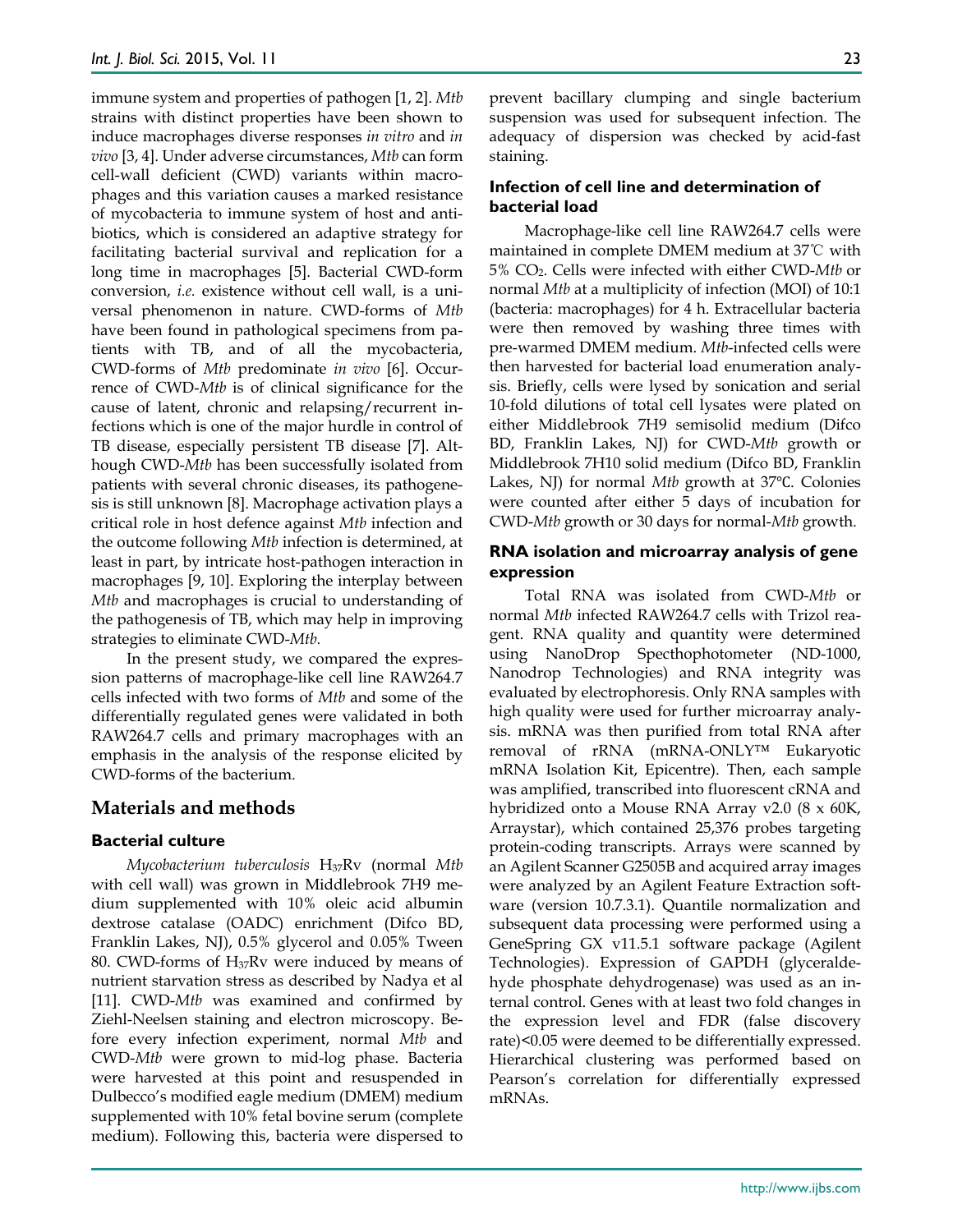#### **Primary macrophages harvest and infection**

Female mice (8-12 weeks) were anesthetized, 6 ml RPMI 1640 was injected into the intraperitoneal space of each mouse, and mice were gently agitated for 5 min. Peritoneal cavity cells were then harvested, placed into a plastic petri dish, and then incubated at 37°C for 4 h. Each plate was washed until all red blood cells, fibroblasts, and other cellular debris were removed. Primary macrophages were collected by scraping the plate into 10 ml PBS, pelleted by centrifugation, and washed for three times. Harvested macrophages were resuspended and incubated in RPMI 1640 medium at 37℃ with 5% CO2. Cells were infected with either CWD-*Mtb* or normal *Mtb* as described above. After 24 hrs following infection, cells were collected. All procedures were approved by the Animal Care and Use Committees of Weifang Medical University.

## **Quantitative real time RT-PCR (qRT-PCR) analysis**

We randomly selected four genes to validate the correctness and confidence of microarray data by qRT-PCR. Total RNA was isolated from infected RAW264.7 cells and primary macrophages, respectively. cDNA was amplified with gene specific primers (sequences available on request). The threshold cycle (Ct) is defined as the fractional cycle number at which the fluorescence exceeds the fixed threshold. The relative gene expression was calculated using the 2-ΔΔCt method and presented as fold-change after normalization to endogenous GAPDH control. RT-qPCR reaction for each sample was run in triplicate.

#### **Measurement of nitric oxide (NO)**

RAW264.7 cells and primary macrophages were infected with *Mtb* as described above, respectively. After 24 hrs following infection, dissolved nitrite production in culture supernatants were measured using Griess reagent (Beyotime Biotech, China) according to the manufacturer's instructions. Briefly, 50 μl of each culture supernatants from a 24-well plate was mixed with 50 μl of Griess reagent I and 50 μl of Griess reagent II and incubated for 3 min at room temperature in the dark. Absorbance at 540 nm was measured with a spectrophotometer. Each experiment was repeated in triplicate using samples from three independent experiments.

# **Gene ontology and Kyoto encyclopedia of genes and genomes functional enrichment analysis for differentially dxpressed genes**

Gene ontology (GO) analysis was used to assess functional categories of the differentially expressed mRNAs. Kyoto Encyclopedia of Genes and Genomes (KEGG) pathway analysis was used to determine involved biological pathways of the differentially expressed mRNAs. GO category and signaling pathway were considered statistically significant only if a *P*-value was less than 0.05.

#### **Statistical analysis**

Data were presented as mean ± standard deviation (SD). ANOVA test or student's *t* test was used for statistical analysis. *P* < 0.05 was considered statistically significant.

#### **Results**

## **Evaluation of bacillary load in infected macrophages**

CWD-*Mtb* induced by nutrient starvation stress was loss of acid-fastness under light microscopy and was bounded only by a single unit membrane under electron microscopy (Figure 1). To assess the effect of loss of cell wall on bacterial load in macrophages, uptake of *Mtb* was determined at 4 hrs post CWD-*Mtb* or normal *Mtb* infection by CFU (colony forming units) assay. Data showed that there was no significant difference in total bacillary load between CWD-*Mtb* group and normal *Mtb* group (data not shown).

#### **Gene expression variations between CWD-***Mtb* **and normal** *Mtb* **infected cells**

The result of hierarchical clustering showed a distinguishable gene expression profiling between different groups (Figure 2). In order to identify the most significant candidates, mRNAs with at least two-fold expression changes were selected for further statistical analysis. Compared with uninfected control group, 3,041mRNAs (1,526 of them increase) were deregulated in CWD-*Mtb* group and 2,505 mRNAs (1,180 of them increase) were differentially expressed in normal-*Mtb* group, respectively. Morever, compared with normal-*Mtb* group, 2,598 mRNAs (1,261 of them increase) were deregulated in CWD-*Mtb* group (FDR < 0.05) (Figure 2). The relative changes in gene expression between CWD-*Mtb* and normal *Mtb* group ranged from a 43.4-fold up-regulation to a 44.4-fold down-regulation and detailed information of these genes was provided in Supplementary Material: Table S1. The 10 most obviously up-regulated genes were Nnat (43.4 fold), Bcan (30.0 fold), 2810007J24Rik (28.7 fold), Lrrc57 (27.5 fold), Dcaf12l1 (23.2 fold), Hmgxb4 (22.5 fold), Myh8 (20.8 fold), Cbfa2t2 (20.8 fold), Trim7 (20.6 fold), Gngt1 (18.3 fold), Dedd (18.2 fold), and the 10 most significantly down-regulated genes were Adra1a (-44.5 fold), Ch25h (-38.2 fold), Slc1a2 (-35.7 fold), Synpo2l (-35.4 fold), Tril (-35.1 fold), Gsdmc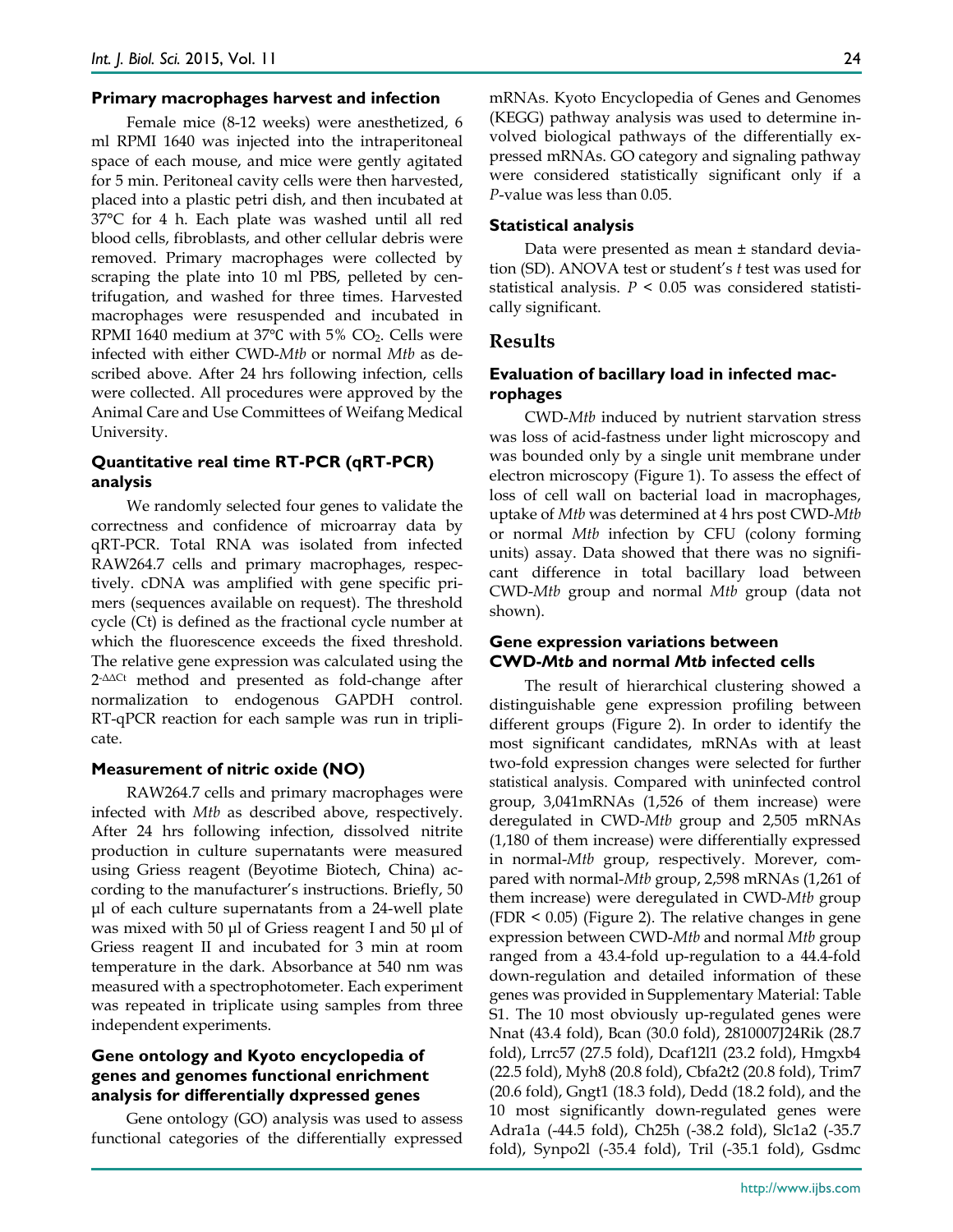(-34.6 fold), Pla2g12b (-34.5 fold), Cytl1(-31.3 fold), Prph (-28.3 fold), chr1 (-23.7 fold) and IL-11 (-23.1 fold) in CWD-*Mtb* group compared with normal *Mtb* group. In addition, NOS2 and Lyz2 were reduced in CWD-*Mtb* group compared with normal *Mtb* group. About cytokines and chemokines, microarray analysis demonstrated that levels of IL-6, IL-33, IL-1α, IL-1β, IFN-β, IFN-α, Ccl5, Ccl7 and Cxcl3 were increased, while TGF-β, IFN-γ, Tnfaip8, IL-11, IL-13, IL-31, Traf2 and Ccl17 were decreased in CWD-*Mtb* group compared with normal *Mtb* group. Atg9b, Atg10 and Mapt were up-regulated, while Acta1 and Acta2 were down-regulated in CWD-*Mtb* group compared with normal *Mtb* group. Moreover, many differentially expressed genes were involved in host lipid metabolism, among which, Stard5, Plscr4, Plscr3, Stard8, Stard13, Igf2, Lipa and Lipg were increased, while Pla2g12b, Acsl1, Pltp, Erlin1, Ppargc1b, Igfbp7, Igfbp4 and Igf1 were down-regulated in CWD-*Mtb* group compared with normal *Mtb* group.

#### **Validation of microarray data via qPCR in RAW264.7 cells and primary macrophages**

To validate the microarray results, expression levels of 4 genes were randomly selected for further confirmation by qRT-PCR, including NOS2 (macrophage activation-related gene), IL-11 (pro-inflammatory cytokine gene), Mapt (cell adhesion and tissue remodeling gene) and Lipg (host lipid metabolism gene). Gene expression data were presented as fold changes. Increased expression of Mapt and Lipg as well as decreased levels of NOS2 and IL-11 were found in CWD-*Mtb* infected RAW264.7 cells compared with wild *Mtb* infected ones (Figure 3A). Our qRT-PCR results were consistent with the microarray data. Similar results of Mapt, NOS2 and IL-11 were observed in primary macrophages, however, there was no difference for Lipg expression (Figure 3B).

### **NO production by** *Mtb* **infected macrophages**

Highly activated macrophages have been shown to produce NO which is important for the control of mycobacterial infection. To determine the degree of cell activation following either CWD-*Mtb* or normal *Mtb* infection, we measured NO accumulation in culture supernatants of RAW264.7 cells and primary macrophages*,* respectively. Level of NO was lower in CWD-*Mtb* infected RAW264.7 cells compared with normal *Mtb* infected ones (Figure 4A). Similar results were also observed in primary macrophages (Figure 4B). The data indicated that, compared with normal *Mtb*, CWD-*Mtb* induced macrophages production of lower level of anti-microbial mediators**.**



**Figure 1.** CWD-*Mtb*. A. Light microscopy of *Mtb.* H37Rv × 1000. B. Transmission electron microscopy of *Mtb* H37Rv. Bars = 400.00 nm. (a) CWD-*Mtb*; (b) normal *Mtb* with cell wall.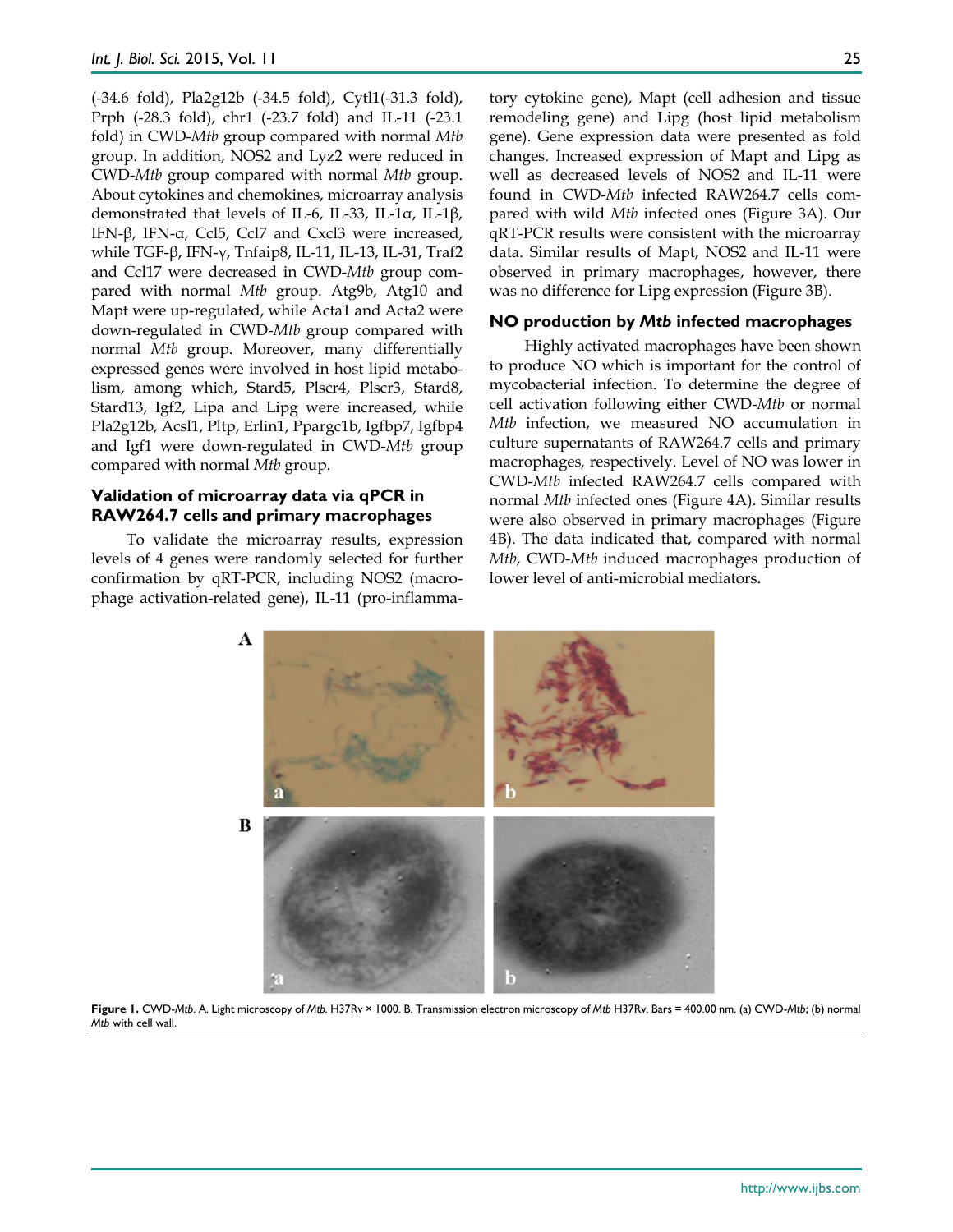

**Figure 2**. Hierarchical clustering shows a distinguishable gene expression profiling in RAW264.7 cells among groups.



**Figure 3.** Validation of mRNAs expression by qRT-PCR in RAW264.7 cells (A) and primary macrophages (B). Four mRNAs were randomly selected to confirm the microarray data. After normalization to endogenous control GAPDH, data were presented as mean ± SD and obtained average value for each mRNA was used for statistics. In CWD-*Mtb* infected RAW264.7 cells, Mapt and Lipg were increased, while NOS2 and IL-11 were decreased than those in normal *Mtb* infected ones (A). Our qRT-PCR results were consistent with the microarray data. Except no difference of Lipg expression, similar results of Mapt, NOS2 and IL-11 were observed in primary macrophages (B). \**P* < 0.05 compared with normal *Mtb* group.



**Figure 4.** Production of NO by *Mtb*-infected RAW264.7 cells (A) and primary macrophages (B). Culture supernatants of cells infected with CWD-*Mtb* or normal *Mtb* were collected at 24 hpi and level of NO was measured using Griess reagent. Production of NO was down-regulated in CWD-*Mtb* infected RAW264.7 cells compared with normal *Mtb* infected ones (A). Similar results were also observed in primary macrophages (B). Each value indicated the mean ± SD and was representative of results obtained from 3 independent experiments. *\*P*<0.05 *vs*. normal *Mtb*.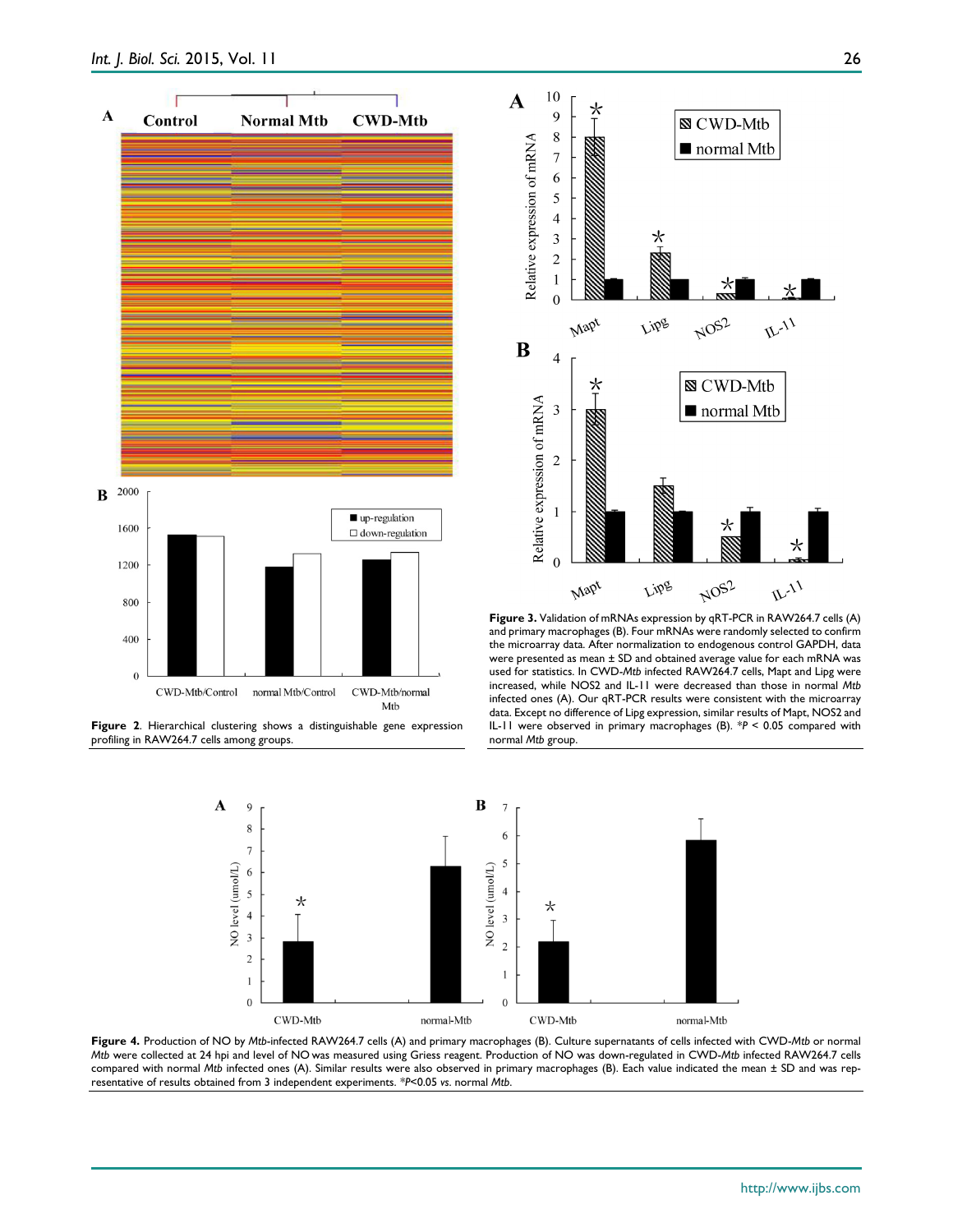#### **KEGG with Pathway Annotation**

To gain insight into the cellular and molecular functions of *Mtb*-induced host genes, differentially expressed genes from microarray analysis were subjected to functional categorization. Up-regulated genes in CWD-*Mtb* group compared with normal *Mtb* group were mainly involved in nitrogen metabolism, cytokine-cytokine receptor interaction, NOD-like receptor signaling pathway and cytosolic DNA-sensing pathway, while down-regulated genes were mainly involved in MAPK signaling pathway, focal adhesion,

pathways in cancer, calcium signaling pathway and ECM-receptor interaction (Figure 5).

#### **GO Classification**

In the three main categories (biological process, cellular component and molecular function) of the GO classification, ncRNA metabolic process and MAPKKK cascade, cytokine activity and DNA binding, nucleolus and cytoskeleton were dominant, respectively (Table 1, Table 2 and Table 3).



**Figure 5.** KEGG pathway analysis based on down-regulated mRNAs (A) and up-regulated mRNAs (B) in CWD-*Mtb* group versus normal *Mtb* group. Enrichment Score value equals -log10 (P value). Enrichment provides a measure of the functional significance: the enrichment increases, the corresponding function becomes more specific. KEGG: Kyoto Encyclopedia of Genes and Genomes; *P*<0.05 were considered statistically significant.

|  |  |  |  | <b>Table 1.</b> GO process analysis based on the differentially expressed mRNAs |  |  |  |  |  |  |  |  |
|--|--|--|--|---------------------------------------------------------------------------------|--|--|--|--|--|--|--|--|
|--|--|--|--|---------------------------------------------------------------------------------|--|--|--|--|--|--|--|--|

| BP term (up-regulated genes)                          | P value    | BP term (down-regulated genes)              | $P$ value  |
|-------------------------------------------------------|------------|---------------------------------------------|------------|
| ncRNA metabolic process                               | 1.3E-4     | <b>MAPKKK</b> cascade                       | 1.6E-5     |
| pseudouridine synthesis                               | 5.9E-4     | transcription                               | $3.2E-5$   |
| ribosome biogenesis                                   | $2.2E-3$   | RNA metabolic process                       | 3.9E-5     |
| ncRNA processing                                      | $2.3E-3$   | cell growth                                 | 7.5E-5     |
| translation                                           | $7.2E-3$   | regulation of biosynthetic process          | 1.8E-4     |
| RNA modification                                      | $1.0E-2$   | regulation of nitrogen metabolic process    | $2.4E-4$   |
| rRNA processing                                       | 1.1E-2     | regulation of cell proliferation            | $2.4E-4$   |
| rRNA metabolic process                                | $1.2E-2$   | phosphorus metabolic process                | 2.9E-4     |
| nucleoside monophosphate catabolic process            | $1.3E-2$   | chromatin organization                      | 3.8E-4     |
| ribonucleoprotein complex biogenesis                  | 1.4E-2     | regulation of cell size                     | 3.9E-4     |
| tRNA metabolic process                                | $1.5E-2$   | regulation of cell death                    | 1.7E-3     |
| central nervous system projection neuron axonogenesis | $2.3E-2$   | T cell homeostasis                          | $4.2E-3$   |
| acute-phase response                                  | $2.9E-2$   | cytoskeleton organization                   | $4.6E-3$   |
| ruffle organization                                   | $3.1E-2$   | regulation of membrane potential            | 7.6E-3     |
| respiratory system process                            | $4.4E - 2$ | regulation of metal ion transport           | 9.4E-3     |
| neurotransmitter transport                            | $4.4E - 2$ | regulation of lipid biosynthetic process    | $1.0E-2$   |
|                                                       |            | negative regulation of T cell activation    | $1.5E-2$   |
|                                                       |            | negative regulation of leukocyte activation | $1.7E-2$   |
|                                                       |            | regulation of apoptosis                     | $3.2E - 2$ |
|                                                       |            | B cell lineage commitment                   | $3.5E-2$   |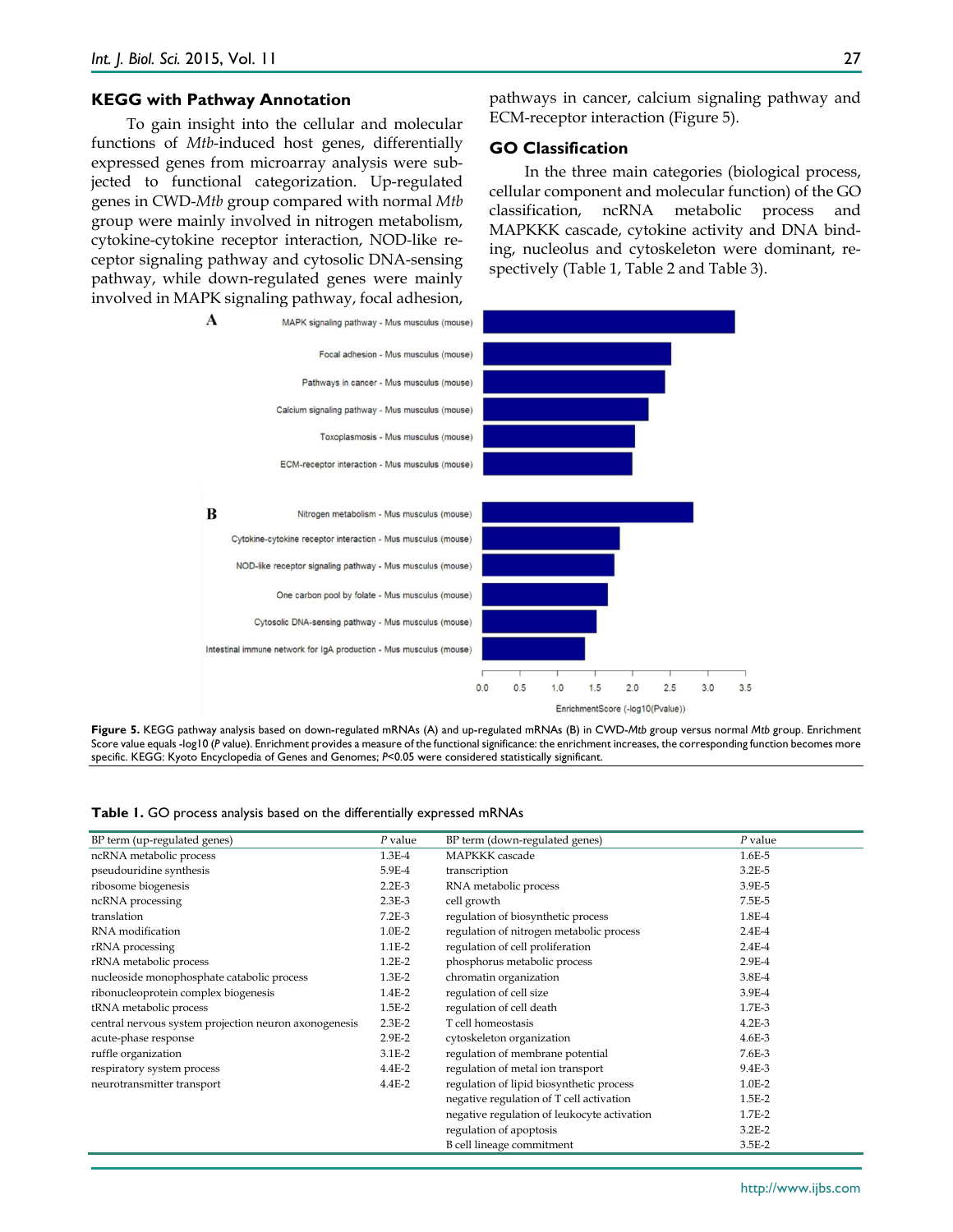| negative regulation of defense response      | 3.7E-2   |  |
|----------------------------------------------|----------|--|
| negative regulation of immune system process | $4.8E-2$ |  |
| cell migration                               | 4.8E-2   |  |
| membrane invagination                        | 4.9E-2   |  |
| endocytosis                                  | 4.9E-2   |  |
|                                              |          |  |

BP: biological process; up-regulated genes: CWD-*Mtb* compared to normal *Mtb*; down-regulated genes: CWD-*Mtb* compared to normal *Mtb.*

| Table 2. GO Function analysis based on the differentially expressed mRNAs. |  |
|----------------------------------------------------------------------------|--|
|----------------------------------------------------------------------------|--|

| MF term (up-regulated genes)                         |            | P value MF term (down-regulated genes)                               | $P$ value  |
|------------------------------------------------------|------------|----------------------------------------------------------------------|------------|
| cytokine activity                                    | $6.0E-4$   | DNA binding                                                          | $1.3E-4$   |
| pseudouridine synthase activity                      | 3.6E-3     | transcription factor binding                                         | $4.0E-4$   |
| 3-beta-hydroxy-delta5-steroid dehydrogenase activity | $1.2E-2$   | transcription regulator activity                                     | $4.2E-4$   |
| neurotransmitter binding                             | $2.6E-2$   | transcription activator activity                                     | 5.7E-4     |
| neurotransmitter receptor activity                   | $2.6E - 2$ | enzyme binding                                                       | 7.4E-4     |
| receptor inhibitor activity                          | $2.9E-2$   | cytoskeletal protein binding                                         | $1.2E-3$   |
| organic acid:sodium symporter activity               | $3.4E-2$   | enzyme activator activity                                            | $2.6E-3$   |
| interleukin-1 receptor binding                       | 3.5E-2     | protein kinase binding                                               | 5.2E-3     |
| N-acyltransferase activity                           | $3.6E - 2$ | chromatin binding                                                    | $1.0E-2$   |
| acetylglucosaminyltransferase activity               | $4.2E - 2$ | protein dimerization activity                                        | $1.1E-2$   |
| intramolecular transferase activity                  | 4.5E-2     | GTPase activator activity                                            | 1.1E-2     |
| solute:sodium symporter activity                     | $4.6E-2$   | protein homodimerization activity                                    | $1.2E-2$   |
|                                                      |            | transcription factor activity                                        | $1.5E-2$   |
|                                                      |            | adrenoceptor activity                                                | $1.6E-2$   |
|                                                      |            | kinase binding                                                       | 1.9E-2     |
|                                                      |            | protein kinase activity                                              | $2.1E-2$   |
|                                                      |            | zinc ion binding                                                     | $2.4E-2$   |
|                                                      |            | nucleotide binding                                                   | $3.1E-2$   |
|                                                      |            | protein serine/threonine kinase activity                             | $3.2E-2$   |
|                                                      |            | phosphoprotein phosphatase activity                                  | 3.4E-2     |
|                                                      |            | structural constituent of cytoskeleton                               | 3.5E-2     |
|                                                      |            | RNA binding                                                          | 3.5E-2     |
|                                                      |            | activin receptor activity                                            | $3.6E - 2$ |
|                                                      |            | growth factor activity                                               | $3.6E - 2$ |
|                                                      |            | phosphatase regulator activity                                       | 4.0E-2     |
|                                                      |            | lipase activity                                                      | $4.2E - 2$ |
|                                                      |            | ligand-dependent nuclear receptor transcription coactivator activity | $4.2E-2$   |
|                                                      |            | protein heterodimerization activity                                  | 4.6E-2     |

MF: molecular function; up-regulated genes: CWD-*Mtb* compared to normal *Mtb*; down-regulated genes: CWD-*Mtb* compared to normal *Mtb.*

#### **Table 3.** GO Component analysis based on the differentially expressed mRNAs.

| CC term (up-regulated genes)                 | $P$ value  | CC term (down-regulated genes)               | $P$ value  |
|----------------------------------------------|------------|----------------------------------------------|------------|
| nucleolus                                    | 5.8E-3     | cytoskeleton                                 | $1.2E-4$   |
| extracellular space                          | 6.9E-3     | adherens junction                            | 9.3E-4     |
| nuclear lumen                                | 9.4E-3     | plasma membrane                              | $2.0E-3$   |
| endoplasmic reticulum                        | 9.5E-3     | intracellular non-membrane-bounded organelle | $2.1E-3$   |
| non-membrane-bounded organelle               | $2.0E-2$   | non-membrane-bounded organelle               | $2.1E-3$   |
| intracellular non-membrane-bounded organelle | $2.0E-2$   | contractile fiber part                       | $2.7E-3$   |
| membrane-enclosed lumen                      | $2.6E - 2$ | cytoskeletal part                            | 3.1E-3     |
| nucleoplasm part                             | $2.7E-2$   | cell projection                              | $3.2E-3$   |
| intracellular organelle lumen                | $2.8E - 2$ | dendrite                                     | 3.7E-3     |
| nucleoplasm                                  | $2.8E - 2$ | anchoring junction                           | $4.4E-3$   |
| organelle lumen                              | $2.9E-2$   | chromosome                                   | 5.0E-3     |
|                                              |            | contractile fiber                            | $6.4E-3$   |
|                                              |            | chromatin                                    | 7.8E-3     |
|                                              |            | myofibril                                    | $1.1E-2$   |
|                                              |            | nucleosome                                   | 1.5E-2     |
|                                              |            | membrane-bounded vesicle                     | $1.5E-2$   |
|                                              |            | protein-DNA complex                          | 1.9E-2     |
|                                              |            | cell projection part                         | $2.1E-2$   |
|                                              |            | cytoplasmic membrane-bounded vesicle         | 3.0E-2     |
|                                              |            | secretory granule                            | $3.2E-2$   |
|                                              |            | nuclear periphery                            | $3.3E-2$   |
|                                              |            | cell-substrate adherens junction             | $3.6E - 2$ |
|                                              |            | endomembrane system                          | $4.1E-2$   |
|                                              |            | cell junction                                | $4.6E - 2$ |

CC: cellular component; up-regulated genes: CWD-*Mtb* compared to normal *Mtb*; down-regulated genes: CWD-*Mtb* compared to normal *Mtb.*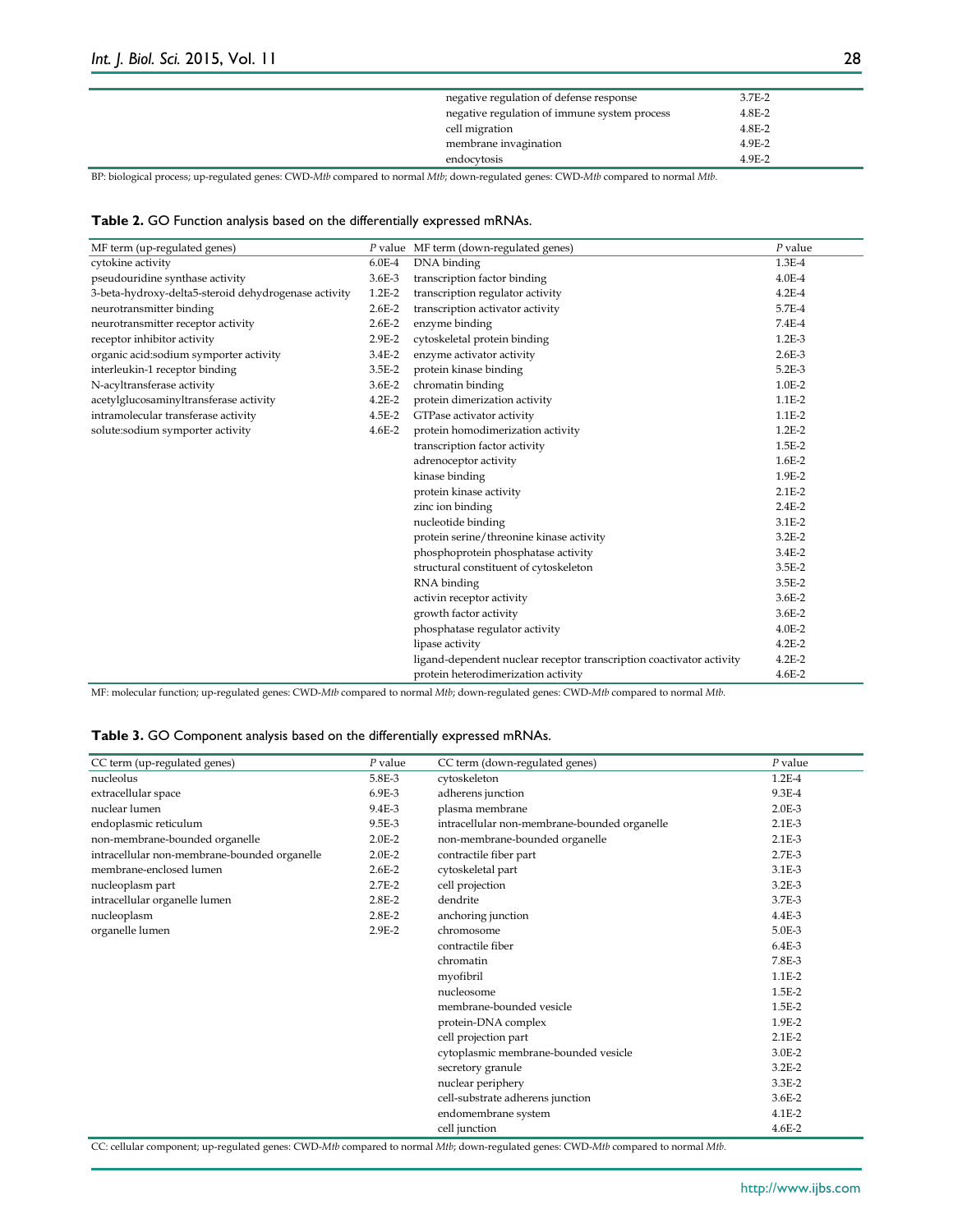#### **Discussion**

Despite the long history in TB research, the effects of CWD-*Mtb* on host still remain obscure. Much research is required towards understanding the interplay between CWD-*Mtb* and host cells, which is helpful for the development of novel therapies and vaccines.

In the present study, gene expression patterns of RAW264.7 cells infected with two forms of *Mtb* were detected, with an emphasis on analysis of the response elicited by CWD-forms of the bacterium. The global transcriptome of *Mtb*-infected cells showed distinct patterns of gene expression. The differentially expressed genes can be grouped into 12 kinds of signaling pathways. In the study, we mainly focused more in highlighting the potential physiological relevance of groups of genes that have been suggested to be associated with *Mtb* infection.

Macrophages activation plays important roles in the defence against intracellular *Mtb* infection [12]. NOS2, a marker of macrophage activation [13], was reduced in CWD-*Mtb* infected cells compared with normal *Mtb* infected ones. Production of NO by macrophages expressing NOS2 is a key protective mechanism against mycobacteria [14], which can mediate mycobacterial killing by direct toxicity and indirect interference with *Mtb* virulence determinants [15,16], was decreased in CWD-*Mtb* group compared with normal *Mtb* group. Lyz2, one of anti-microbial agents [17], was also down-regulated in CWD-*Mtb*  infected macrophages compared with normal *Mtb*  infected ones. Our findings indicated that, compared to normal *Mtb*, CWD-*Mtb* infected macrophages were less effectively activated and less activated macrophages produced lower levels of anti-microbial mediators and thus imposed a less hostile intracellular environment on CWD-*Mtb*. This may explain the findings that CWD-forms predominated in the mycobacteria from clinical specimens from TB patients.

Pro-inflammatory cytokines are required for effective protection against *Mtb* infection [18]. Distinct *Mtb* strains could induce macrophages to produce different pro-inflammatory cytokine profiles [19,20]. In the study, IL-6, IL-33, IL-1α, IL-1β, IFN-β, IFNa7, TGF-β, IFN-γ, Tnfaip8, IL-11, IL-13, IL-31 as well as Traf2 were deregulated between CWD-*Mtb* and normal *Mtb* group. The data indicated that we might pay more attention to regulating these cytokines to effectively control *Mtb* infection.

Prevention of phagolysosome maturation is one mechanism by which *Mtb* is able to establish and maintain infection in macrophages [21, 22]. Delivery inhibition of vacuolar H+-ATPases to phagosome may be the main reason for delay of phagosome maturation [23]. Our results showed that some  $H^+$  transporting-related genes were found to be deregulated, among which, Atpbd4, Atp5j2, Atp5h and Atp2b2 were up-regulated, whereas Atp2b4, Atp2b1, Atp2a3 and Atp13a4 were down-regulated in CWD-*Mtb* group compared with normal *Mtb* group. Further functional studies of these genes may be helpful to increase understanding of the mechanisms involved in macrophages*-Mtb* interactions. Actin is required for efficient recycling and maturation of endosomes [24, 25] and disruption of actin results in the inhibition of phagolysosome maturation [26,27]. Our results showed that acta1 and acta2 were down-regulated in CWD-*Mtb* group compared with normal *Mtb* group. The data suggested that, compared to normal *Mtb,* CWD-*Mtb* might create a more favorable intracellular environment for survival by inhibition of phagosome-endosome interactions.

Autophagy has recently been identified as an effective way to restrict *Mtb* survival in infected macrophages [28]. Autophagosome formation is regulated by a family of evolutionally conserved autophagy-related (Atg) genes [29]. It has been reported that Atg9 is required for autophagy although its function is unknown [30]. More autophagosomes are formed in cells over-expressing Atg9; conversely, there are fewer autophagosomes seen in cells with reduced Atg9 [31]. It is reported that Atg10 is involved in autophagy-mediated immunity against intracellular pathogens such as virus [32] and *Mtb* [33]. Our results showed that Atg9b and Atg10 were up-regulated in CWD-*Mtb* group compared with normal *Mtb* group. These results suggest that there were differential autophagy responses between CWD-*Mtb* and normal *Mtb* infection*,* although roles of the autophagy genes are almost completely unknown in TB infection.

Deregulations of macrophage lipid metabolism have been reported in TB disease [34-36]. Macrophages infected with *Mtb* are induced accumulation of lipid droplets, which are required for intracellular *Mtb* growth **[**37**]**. The present study showed that some lipid metabolism-related genes were differentially expressed in CWD-*Mtb* group compared with normal *Mtb* group. StarD5 and Plscr3 were up-regulated, whereas Pla2g12b and Acsl1 were down-regulated in CWD-*Mtb* group compared with normal *Mtb* group. These findings suggested that the lipid metabolism related genes above mentioned may play important roles in *Mtb*-macrophages interactions and antituberculosis therapy may be targeting lipid metabolism, although their functions and mechanisms responsible for regulation of them in TB remain poorly defined.

Taken together, our findings showed that dif-